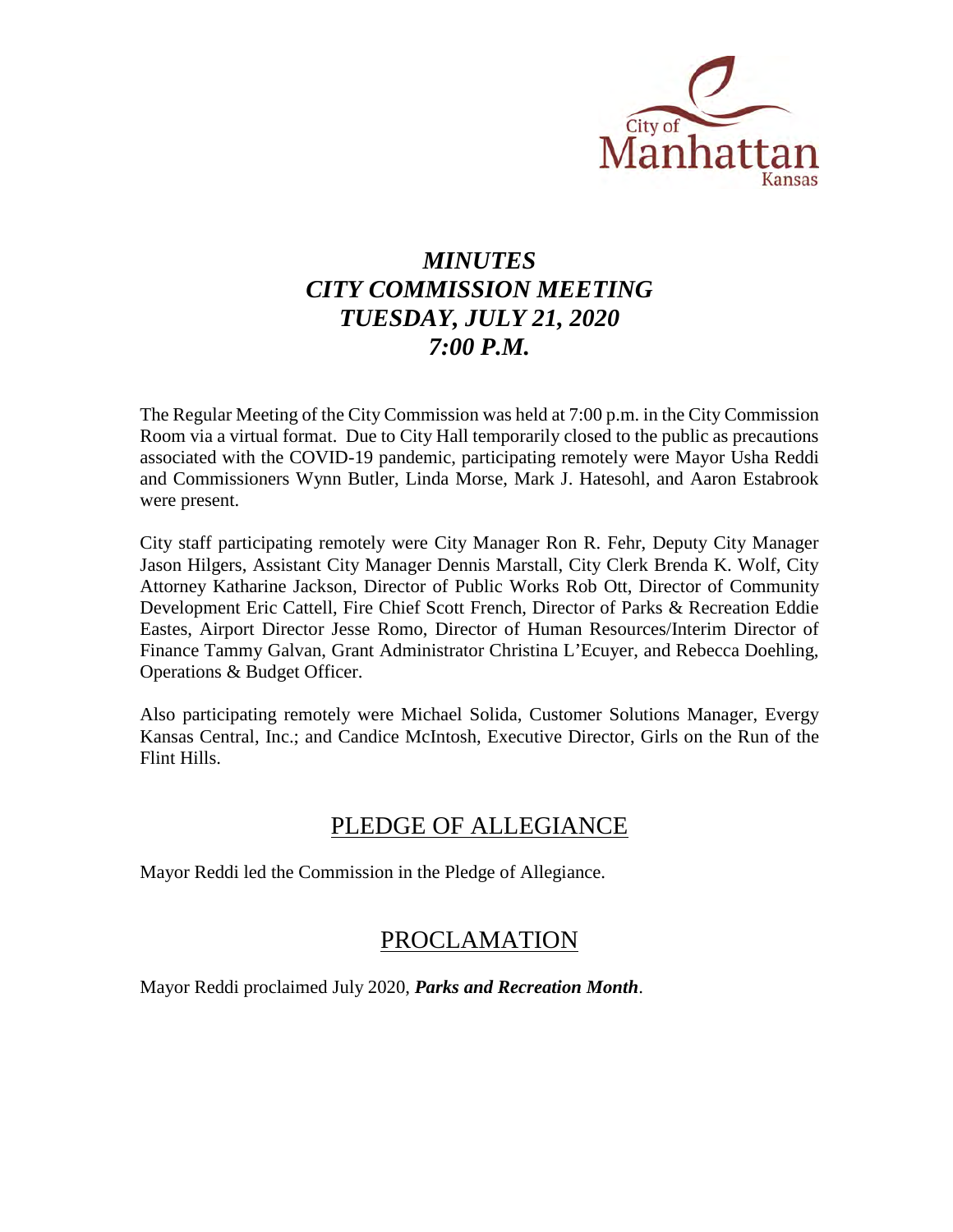# COMMISSIONER COMMENTS

Commissioner Hatesohl mentioned that the new Lutheran Church just west of Blueville Nursery had its dedication on Sunday, July 19, 2020. He stated that he really appreciated all the help received from the community and City staff, and specifically thanked Brian Johnson, City Engineer; Chad Bunger, Assistant Director of Community Development; BG Consultants; and BHS Construction.

At approximately 7:04 p.m., Commissioner Estabrook joined the meeting.

Commissioner Morse recognized major corporations that were requiring face masks to be worn in their stores nationwide. She mentioned that in a press conference President Trump had asked people to wear masks. She stated the Commission acted appropriately when it passed an ordinance mandating the public to wear face coverings.

Commissioner Butler provided a brief update from the Riley County Law Board Meeting held on Monday, July 20, 2020.

Commissioner Morse stated that she has asked the Riley County Law Board to discuss the diversity and equity issues and for the City to work collaboratively with the Board and the Director of the Riley County Police Department.

Mayor Reddi provided updates from the Town & Gown meeting held on July 17, 2020, and from the Manhattan Area Chamber of Commerce Board meeting held on July 21, 2020.

Commissioner Morse mentioned that Christy Rodriguez has been the new Executive Director for the Flint Hills Regional Council for about a month.

Mayor Reddi mentioned that the Kansas State Board of Education would be discussing plans for the 2020-2021 school year. She stated that she e-mailed the USD 383 leadership to provide support with whatever they decide for the school year.

# CONSENT AGENDA

(\* denotes those items discussed)

# **MINUTES**

The Commission approved the minutes of the Regular City Commission Meeting held Tuesday, July 7, 2020.

# **CLAIMS REGISTER NOS. 2948**

The Commission approved Claims Register No. 2948 authorizing and approving the payment of claims from July 1, 2020 - July 14, 2020, in the amount of \$5,825,187.56.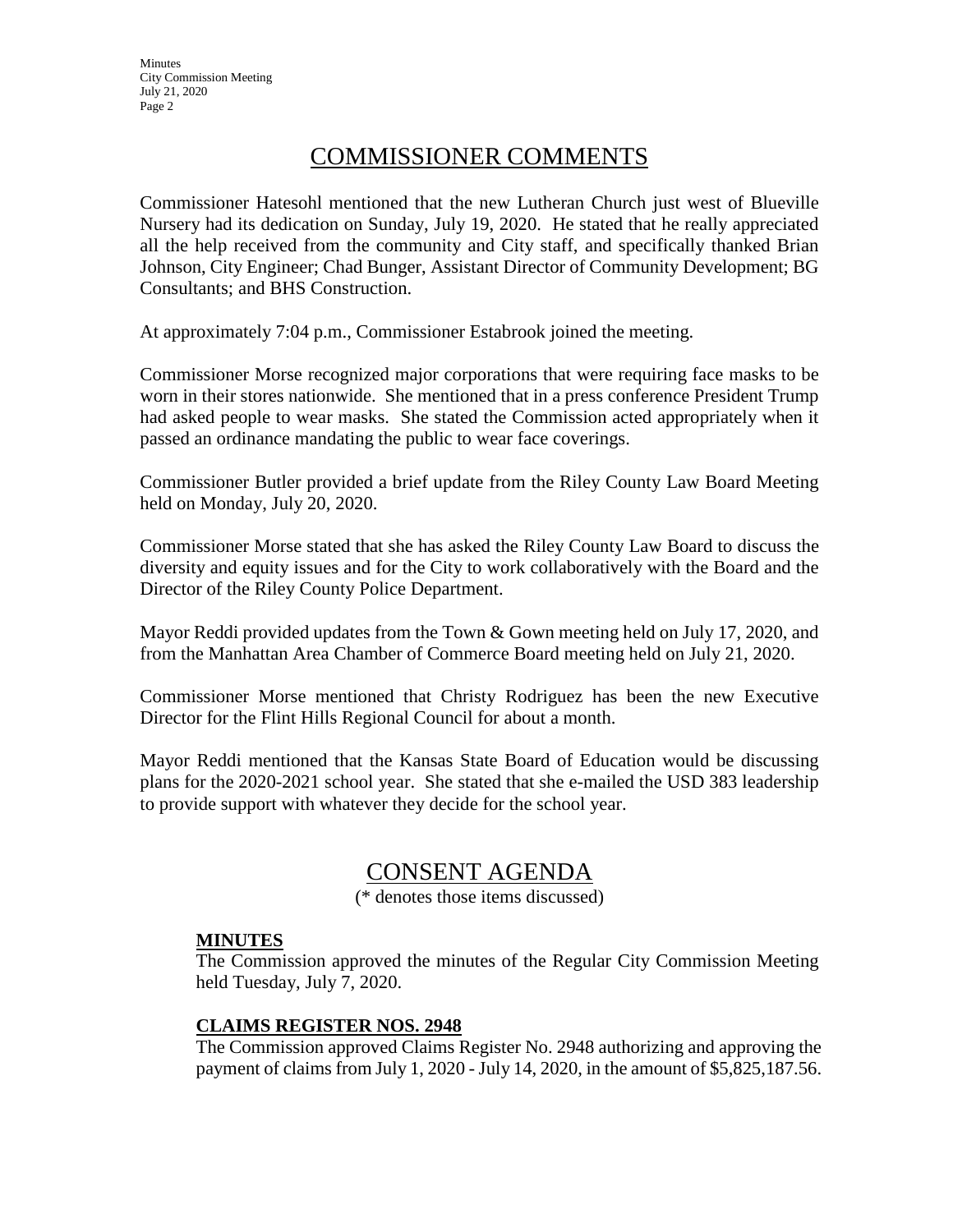# CONSENT AGENDA (*CONTINUED*)

# **FINAL PLAT – SOLHEIM ADDITION**

The Commission accepted the easements and rights-of-way, as shown on the Final Plat of The Solheim Addition, generally located at Colbert Hills Drive and Fieldhouse Circle, based on conformance with the Manhattan Urban Area Subdivision Regulations.

#### **\* RESOLUTION NO. 072120-A – CORONAVIRUS RELIEF FUND (SPARK)** Ron Fehr, City Manager, highlighted the item.

The Commission approved Resolution No. 072120-A regarding receiving and utilizing funds distributed by Riley and Pottawatomie Counties from the State of Kansas Coronavirus Relief Fund (SPARK).

# **REQUEST FOR QUALIFICATIONS – WATER STORAGE TANK ASSET MANAGEMENT PROGRAM (WA2016)**

The Commission authorized City Administration to seek qualifications for asset management services for the Water Storage Tank Asset Management Program (WA2016, CIP #WA201P).

#### **PETITION TO VACATE EASEMENT – BLUEMONT CENTER PUD (VA2002)**

The Commission authorized the Mayor to execute, and file, a petition to vacate a portion of a public easement located in the Bluemont Center PUD (VA2002).

# **AGREEMENT - PROFESSIONAL ENGINEERING SERVICES – NORTHWEST WATER TRANSMISSION MAIN (WA1811, CIP #WA146P, #WA147P, #WA148P and #WA159P)**

The Commission authorized the Mayor and City Clerk to execute an Agreement for Professional Engineering Services with Bartlett & West, of Manhattan, Kansas, in the amount of \$299,250.00, for the Northwest Water Transmission Main Project (WA1811, CIP #WA146P, #WA147P, #WA148P and #WA159P).

# **CONTRACT AMENDMENT NO. 1 – SOUTH MANHATTAN STORM SEWER INTERCEPTOR IMPROVEMENTS PROJECT (SW2001)**

The Commission authorized the Mayor and City Clerk to execute Contract Amendment No. 1 to the Agreement for Professional Engineering Services with Olsson, of Manhattan, Kansas, in the amount of \$162,895.00 to complete the hydrology and hydraulic study and prepare preliminary plans to the 15% stage, as a preliminary matter prior to the final design of the South Manhattan Storm Sewer Interceptor Improvements Project (SW2001).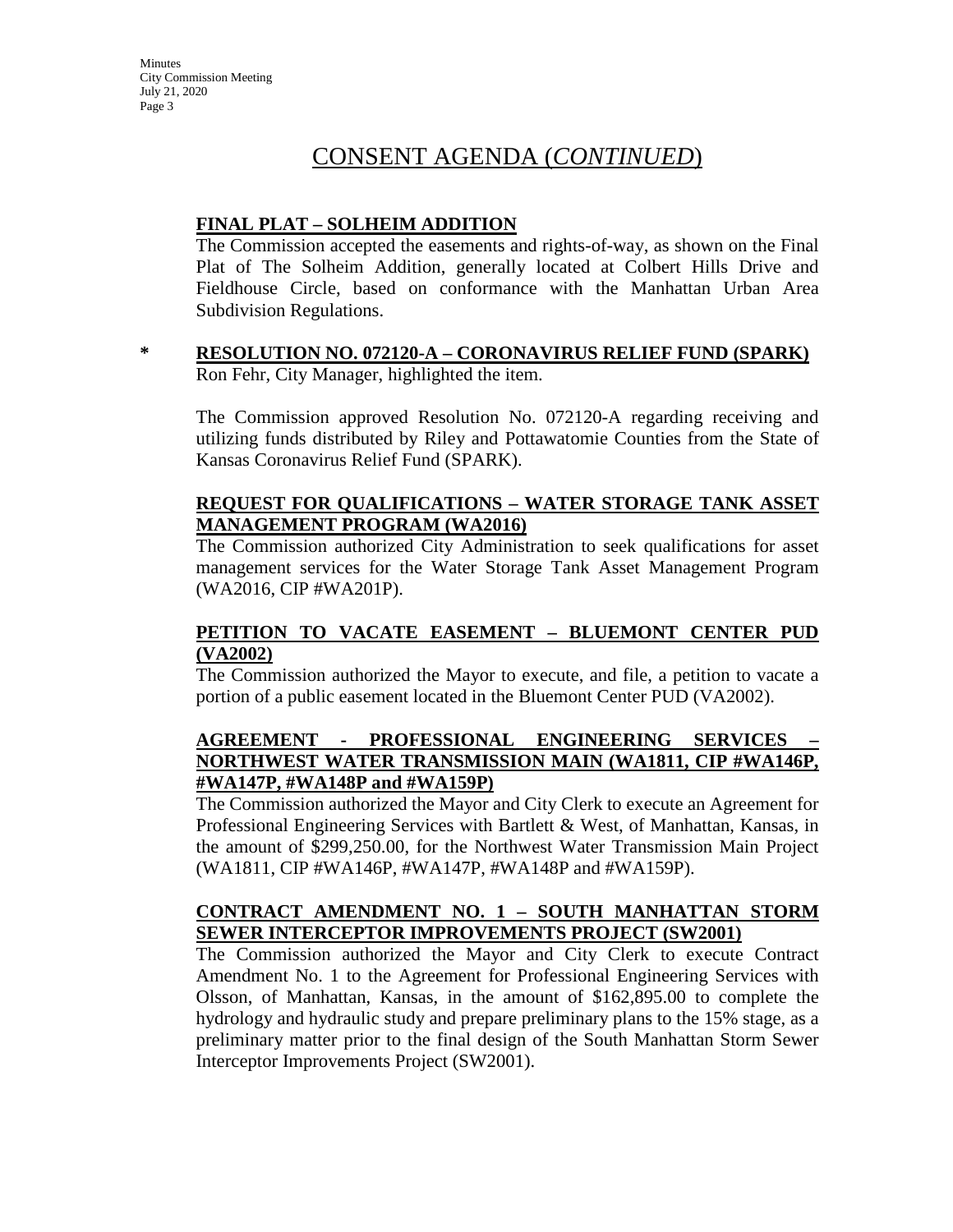# CONSENT AGENDA (*CONTINUED*)

### **AWARD CONTRACT - 2020 HYDRANT AND VALVE REPLACEMENT (WA2013)**

The Commission awarded a construction contract to the lowest bidder, Josh Connet Excavation, of Manhattan, Kansas, and authorized the Mayor and City Clerk to execute the construction contract in the amount of \$165,340.00 for the 2020 Hydrant and Valve Replacement (WA2013) project.

#### **\* NEGOTIATE CONTRACT – DOWNTOWN PARKING GARAGE (CC1902)**

The Commission authorized City Administration to negotiate a construction contract with McCownGordon, of Manhattan, Kansas, to coordinate the replacement of the lighting and install the security cameras in the downtown parking garage (CC1902).

### **AMENDMENT TO FRANCHISE AGREEMENT WITH EVERGY – NORTH CAMPUS CORRIDOR BANNERS**

The Commission approved an Amendment to the Franchise Agreement with Evergy to allow banners within the North Campus Corridor rights-of-way.

# **AGREEMENT WITH KANSAS STATE UNIVERSITY FOUNDATION – PYLON SIGNS WITHIN NORTH CAMPUS CORRIDOR**

The Commission approved an Agreement with Kansas State University Foundation to allow pylon signs within the North Campus Corridor rights-of-way.

# **\* AMENDMENTS - AIRPORT TENANTS RENT RELIEF**

The Commission authorized City Administration to finalize, and the Mayor and City Clerk to execute, tenant agreement amendments to provide an additional three months (July, August, September) of rent relief in calendar year 2020 for Kansas Jet Center (Fixed Base Operator), Bandit Coffee and Café, Hertz, Enterprise Holdings, and American Eagle.

After discussion, Commissioner Hatesohl moved to approve the consent agenda. Commissioner Estabrook seconded the motion. On a roll call vote, motion carried 5-0.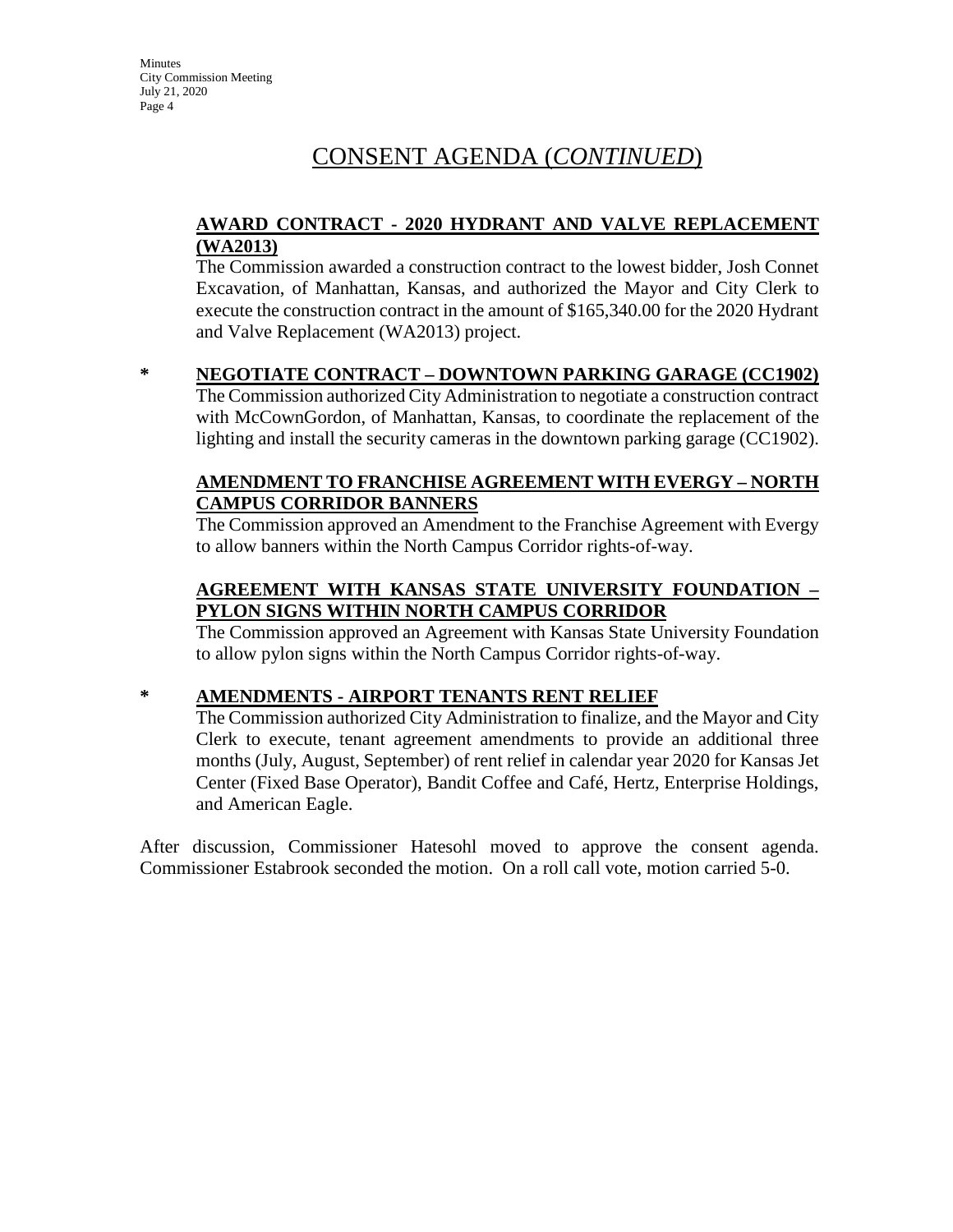# PUBLIC HEARING

# **PUBLIC HEARING - PY 2020 MANHATTAN CARES ACT AMENDMENT - INCORPORATE CARES ACT FUNDING AND ASSOCIATED EXPEDITED REVIEW PROVISIONS - COMMUNITY DEVELOPMENT BLOCK GRANT 2020- 2024 CONSOLIDATED PLAN, THE 2020 ANNUAL ACTION PLAN, AND THE CITIZEN PARTICIPATION PLAN**

Eric Cattell, Director of Community Development, presented the item. He then answered questions from the Commission.

Mayor Reddi opened the public hearing.

Candice McIntosh, Executive Director, Girls on the Run, stated that she was pleased for the opportunity for funding.

Hearing no other comments, Mayor Reddi closed the public hearing.

Commissioner Hatesohl moved to approve the "2020 Manhattan CARES Act Amendment" to the 2020-2024 Consolidated Plan, the 2020 Annual Action Plan, and the Citizen Participation Plan; approve the proposed amendments; and, authorize the Mayor and the City Manager to execute applicable HUD forms and agreements, and any revised and/or new 2020 Sub-Recipient Grant Agreements. Commissioner Morse seconded the motion. On a roll call vote, motion carried 5-0.

# GENERAL AGENDA

# **DISCUSSION - 2021 BUDGET - DEPARTMENT REDUCTIONS**

Ron Fehr, City Manager, provided an overview of the item and comments.

Dennis Marstall, Assistant City Manager; Eric Cattell, Director of Community Development; Scott French, Fire Chief; Jesse Romo, Airport Director; Katie Jackson, City Attorney; Eddie Eastes, Director of Parks & Recreation; and Rob Ott, Director of Public Works, presented their department's proposed 2021 budget reductions and answered questions from the Commission.

At 10:27 p.m., the Commission took a brief recess.

Tammy Galvan, Interim Finance Director/Director of Human Resources, presented the Human Resources and Finance Departments proposed 2021 budget reductions.

Jason Hilgers, Deputy City Manager, provided a summary of the proposed 2021 budget reductions from the departments